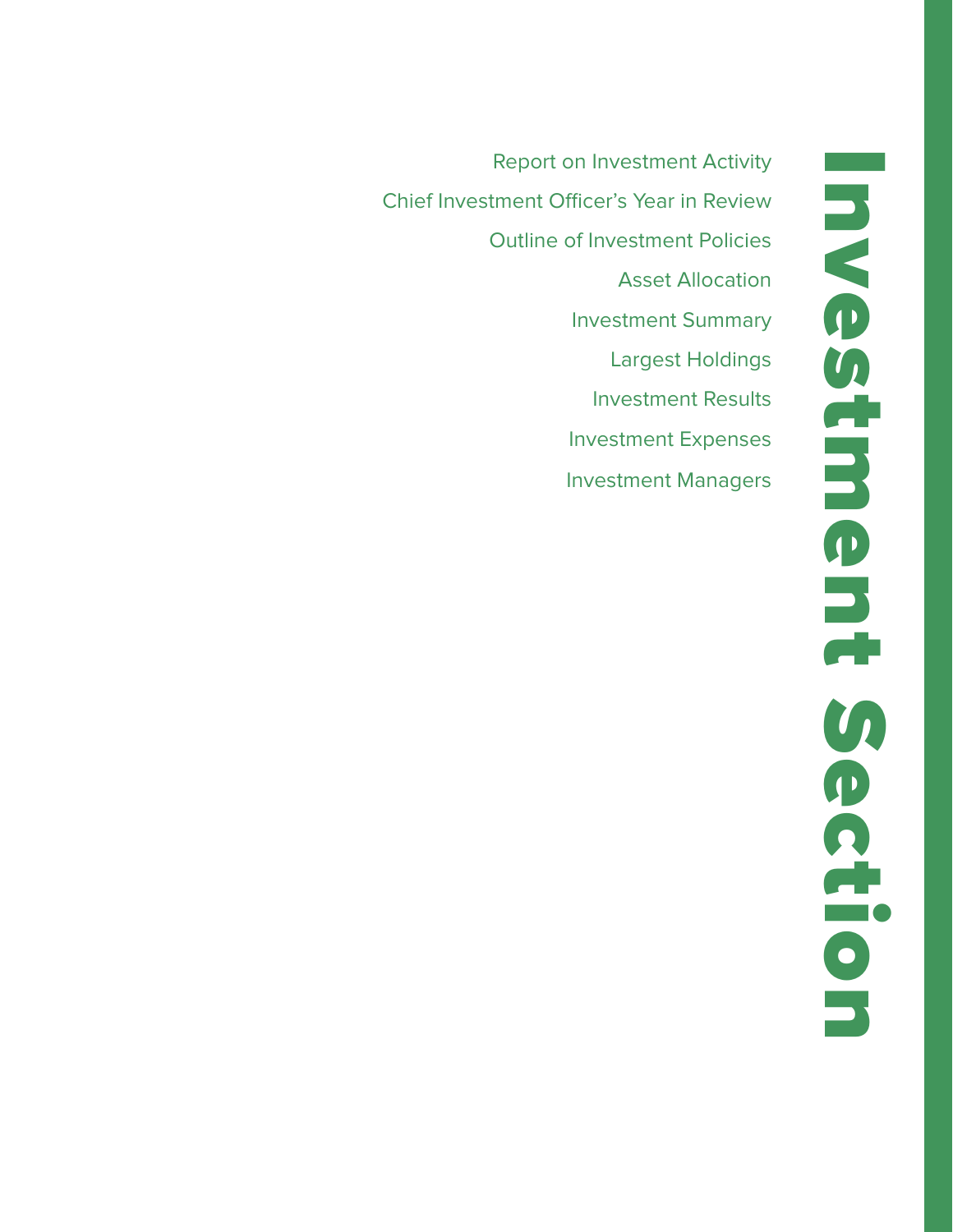June 7, 2022

Board of Trustees Texas Municipal Retirement System P.O. Box 149153 Austin, Texas 78714-9153



Dear Trustees,

This letter reports the investment results for the Texas Municipal Retirement System (TMRS) for the fiscal year ended December 31, 2021.

As of December 31, 2021, the market value of TMRS' investments was \$38.5 billion,<sup>1</sup> and all asset classes were within their target allocation ranges as outlined within TMRS' Investment Policy Statement. TMRS' investment return for the fiscal year was 12.86%.<sup>1</sup> For the five- and tenyear periods ended December 31, 2021, TMRS' annualized returns were 9.28% and 7.82%, respectively.<sup>1</sup> Investment results were primarily driven by TMRS' asset allocation, which is characterized by a diversified approach that seeks to achieve the 6.75% assumed actuarial rate of return in a manner consistent with the Board's risk tolerance.

The first half of 2021 was marked by a global COVID-19 vaccine rollout, as countries around the world attempted the largest vaccine campaign in history. An uneven pace of coronavirus vaccine distribution outside of North America and Europe contributed to delayed reopening efforts in certain regions. The emergence of more transmissible coronavirus variants such as "delta" further slowed reopening efforts worldwide.

Jerome Powell and the Federal Open Market Committee (FOMC) kept the federal funds rate at 0%-0.25% over the course of the fiscal year, though comments made toward the end of the year hinted at interest rate increases in 2022 as well as the wind-down of the Fed's bond buying program, putting upward pressure on interest rates. As of the end of the fiscal year, the unemployment rate in the U.S. was 3.9% while year-over-year inflation, as measured by the Consumer Price Index, ended the year at 7.0%, a level of inflation not seen since 1982. The U.S. Federal government passed the American Rescue Plan and an infrastructure bill, which provided \$1.9 trillion and \$1.2 trillion in fiscal stimulus, respectively.

The fiscal and monetary support in the U.S. helped lead domestic markets to new all-time highs. U.S. equity markets, as measured by the S&P 500 Index, returned 28.7% in 2021. International developed equity markets posted strong results but lagged their U.S. counterparts. Developed non-U.S. equity markets, as measured by the MSCI EAFE Index (Net), returned 11.3% in 2021, while emerging markets, as measured by the MSCI Emerging Markets Index (Net), returned -2.5%. Emerging market index performance was dragged down, in part, by stalled reopening efforts in many economies as well as a sharp decline in Chinese equity markets driven by

*RVKInc.com*

**Portland · Boise · New York · Chicago**

<sup>1</sup> As reported by State Street Bank & Trust. All TMRS portfolio returns are stated on a net of fees basis.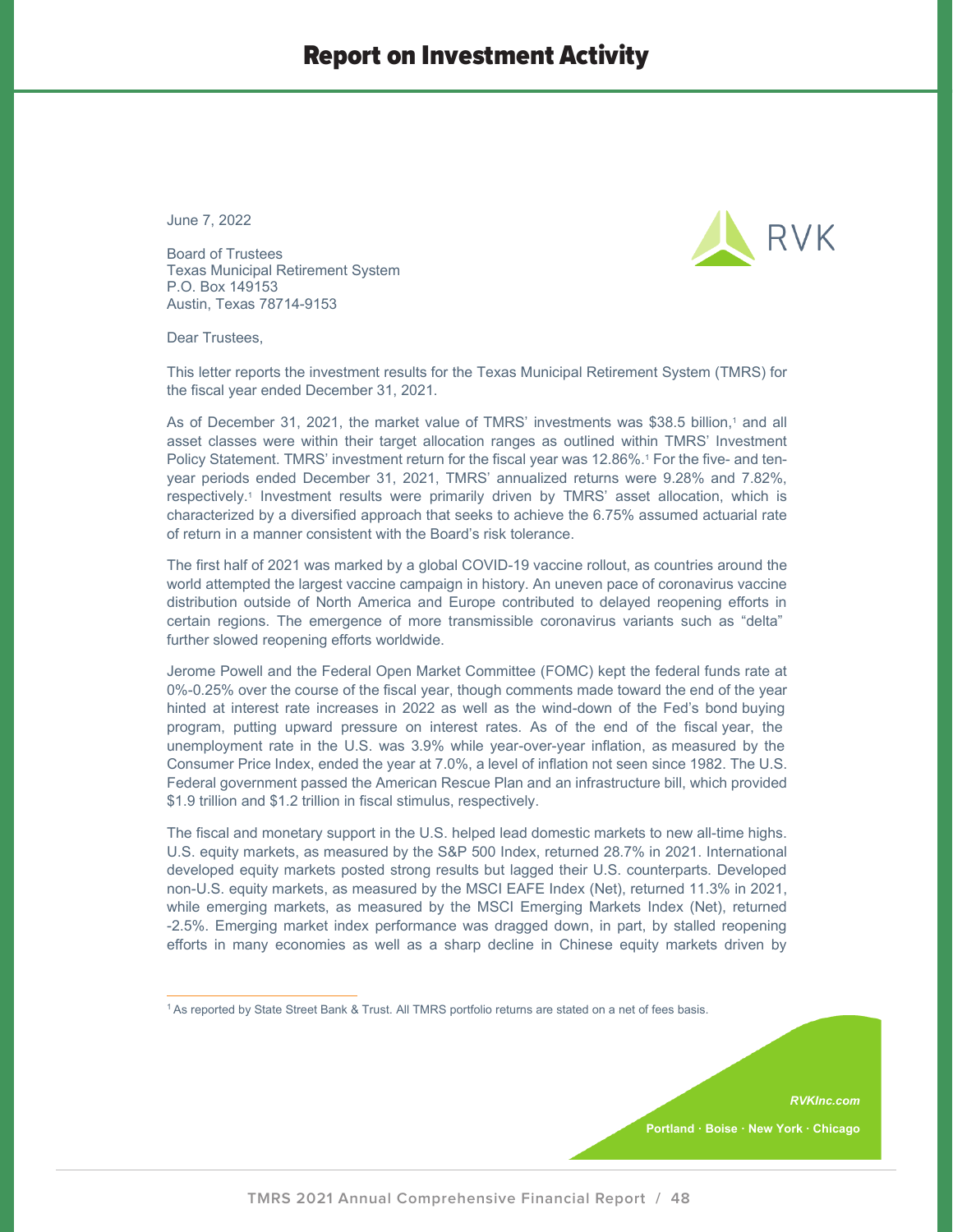CONTINUED



increased government regulation and concerns surrounding Chinese debt markets.

While the Federal Funds rate remained low throughout 2021 in the U.S., the prospect of rising interest rates in 2022 and beyond likely weighed on bond investors' outlook. Treasury yields moved slightly higher on the short end of the yield curve toward the end of 2021, as the Bloomberg U.S. Aggregate Bond Index returned -1.5%. Lower-quality, higher-yielding bonds outperformed their investment-grade counterparts in the U.S. Internationally, the Bloomberg Global Aggregate Index returned -4.7% during the year.

The price of oil increased sharply from \$49 to \$75 a barrel during the year, contributing to the Bloomberg Commodity Index (TR) returning 27.1%. After a flat year in 2020, private real estate assets, as measured by the NCREIF ODCE Index (Gross), returned 22.2% in 2021. Despite the strong year for private real estate assets, public market real estate outperformed private markets as the FTSE NAREIT Equity REITs (TR) index returned 43.2% during 2021.

TMRS' investment policies, goals, and objectives, as well as the performance of its assets and transaction costs are regularly monitored by Staff, the Board, and by RVK. These evaluations include analysis of the investment management firms and the custodial bank that serve TMRS. The Investments section of TMRS' website (www.TMRS.com) links to the quarterly investment reports which RVK prepares and presents to the Board. The Investment section also includes the Board's Investment Policy Statement, a review of the Board-approved asset allocation and the Evaluation of Investment Practices dated May 2020 pursuant to Texas Government Code 802.109.

We look forward to continuing to work with the Board and Staff to monitor, review, and position TMRS' portfolio to best meet its long term goals and objective.

Sincerely,

Veces A. Staten

Rebecca Gratsinger Chief Executive Officer RVK, Inc.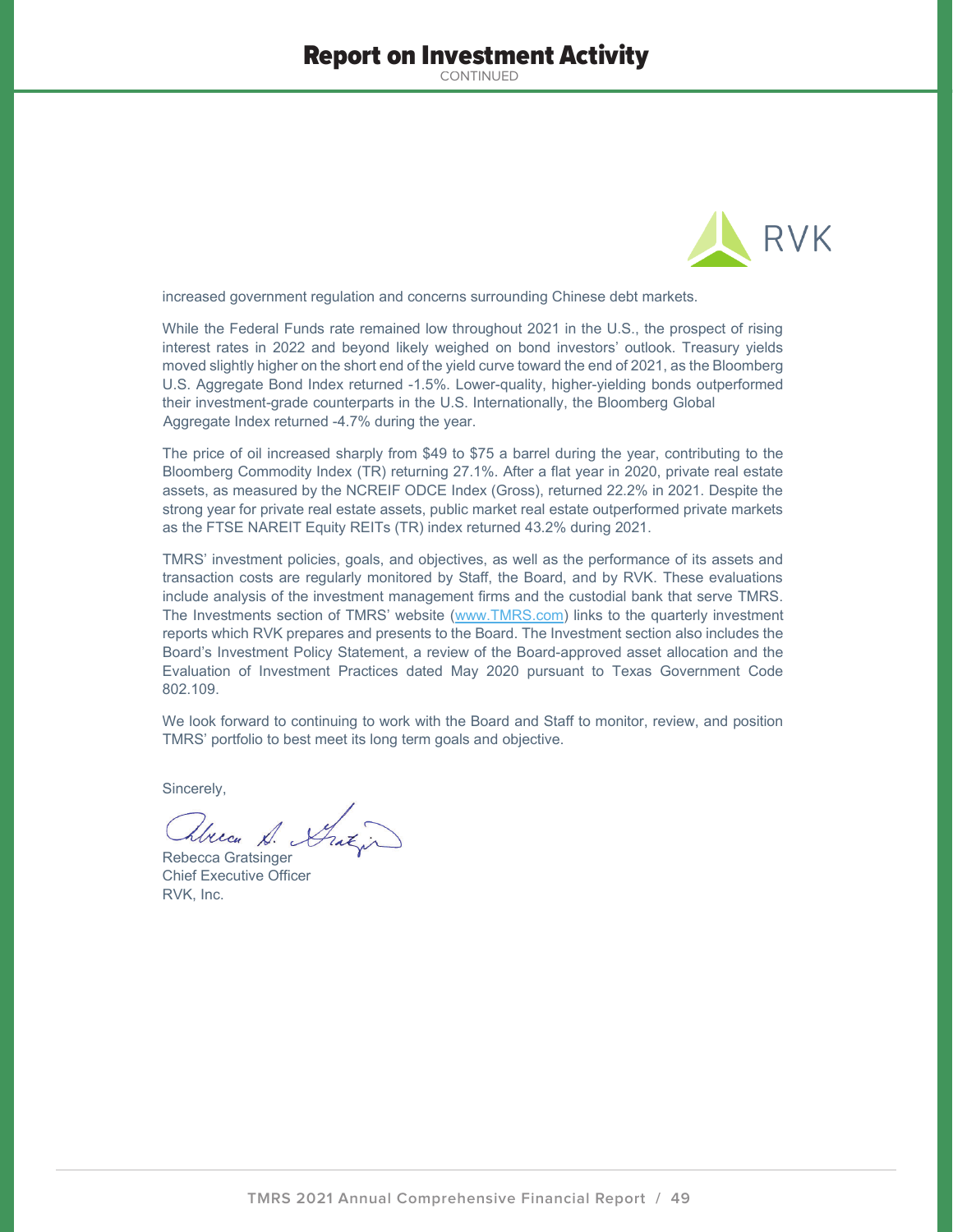

To: The Trustees, Members, Retirees, Beneficiaries and Participating Cities of the Texas Municipal Retirement System

2021 was a banner year for most higher return seeking investments like stocks, real estate and commodities due to the ongoing recovery from the COVID-19 induced market selloff in early 2020. U.S. stocks outperformed their non-U.S. counterparts, with domestic equity markets returning more than 25% during the year versus 8% for international stocks. Alternative investments, including most real assets and commodities, posted strong returns in 2021 as government actions to stimulate global economic demand caused asset prices to rise and inflation expectations to grow.

TMRS continued its diversified investment approach, with global exposure across a variety of asset classes. In July, the Board approved a new strategic target allocation, which slightly increased the expected volatility of the Trust Fund in a measured and thoughtful manner and in line with TMRS' long-term liabilities.

TMRS' 2021 net of fees investment return was 12.86%, exceeding our asset allocation benchmark of 12.23% by 0.63%. TMRS' three-year, five-year and ten-year net investment returns were 12.08%, 9.28% and 7.82%, respectively, exceeding our 6.75% actuarial return assumption. Trust Fund assets totaled \$38.5 billion as of December 31, 2021, and all asset classes are within Investment Policy Statement target ranges. Total Trust Fund returns and all asset class returns as of December 31, 2021 reflect actual results.

In 2021, the Trust Fund's Private Equity portfolio was a bright spot, returning 45.79%. Global Public Equity, Real Estate, and Other Public and Private Markets turned in double digit gains, returning 17.87%, 22.23%, and 12.02%, respectively. Non-Core Fixed Income and Hedge Funds were also positive for the year, with returns of 5.85% and 1.60%, respectively. Core Fixed Income was the sole asset class delivering a loss in 2021 with a return of -1.39% as rising interest rates and inflation fears combined to have a negative impact on yields and returns.

I am proud to report that TMRS claims compliance with the Global Investment Performance Standards (GIPS<sup>®</sup>), and that the Trust Fund was examined, and the organization has been verified for 2021. All valuations are reported in USD. GIPS® is a registered trademark of CFA Institute. CFA Institute does not endorse or promote TMRS, nor does it warrant the accuracy or quality of the content contained herein. A copy of the 2021 GIPS Asset Owner report can be obtained by emailing invrisk@tmrs.com.

Detailed performance and asset allocation reports prepared by RVK, the Board's independent investment consultant, are available on the TMRS website.

Sincerely,

David J. Hunter Chief Investment Officer

June 15, 2022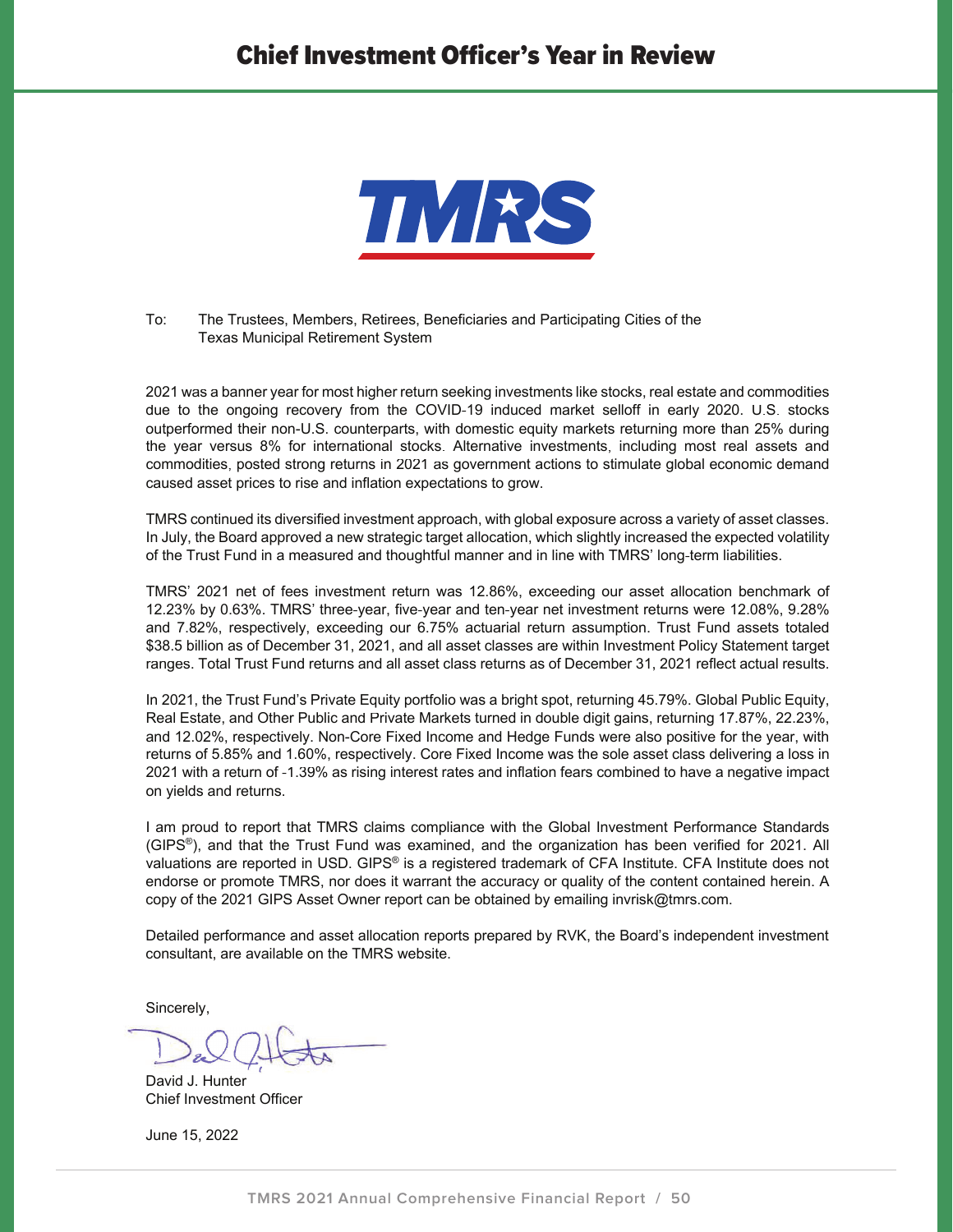The TMRS Board of Trustees (the Board) approves the Investment Policy Statement (IPS) that governs the investment of assets and provides a framework for the management of those assets. The IPS outlines objectives, benchmarks, restrictions and responsibilities so that the Board, TMRS staff, investment managers, consultants and stakeholders clearly understand the policies, goals and objectives connected with the TMRS investment program.

# **Investment Objectives**

The overall objective of TMRS' investment program is to ensure that members, retirees and beneficiaries are provided with their expected benefits at a reasonable and predictable cost to participating cities. Assets are invested for total return considering portfolio risk and liquidity. Emphasis is on capital appreciation and income to satisfy TMRS' funding needs. Total return includes dividends, interest and realized and unrealized capital appreciation.

# **General Investment Policies**

### **A. Standard of Prudence.**

- **1.** The Board, the Executive Director and investment staff shall exercise the degree of judgment and care, under the circumstances that persons of prudence, discretion and intelligence exercise in the management of their own affairs, considering the probable income and safety of their capital.
- **2.** Investment and management decisions respecting individual assets will be evaluated, not in isolation, but in the context of the Trust Fund as a whole and as a part of an overall investment strategy having risk and return objectives reasonably suited to TMRS.
- **B. Conflict of Interest Prohibited.** The Board, Executive Director, investment staff, investment managers and consultants involved in investing TMRS assets will refrain from any activity that could conflict with the proper execution and management of the TMRS investment program, or that could impair their ability to make impartial recommendations and decisions. These parties are required to disclose, in writing, all relationships that could create, or appear to create, a conflict of interest in their unbiased involvement in the investment process.

# **Portfolio Management**

The Board recognizes the most important determinant of long-term return and risk is their asset allocation decision. The Board's strategic target allocation is intended to reflect, and be consistent with, the return objective expressed in the IPS and is designed to meet or exceed the Board's objectives at a level of risk and liquidity acceptable to the Board. In establishing the asset allocation, the Board considers TMRS' ability to withstand the long-term risks of underperforming its return objective, volatility in investment performance and fluctuations in the financial condition of the Trust Fund.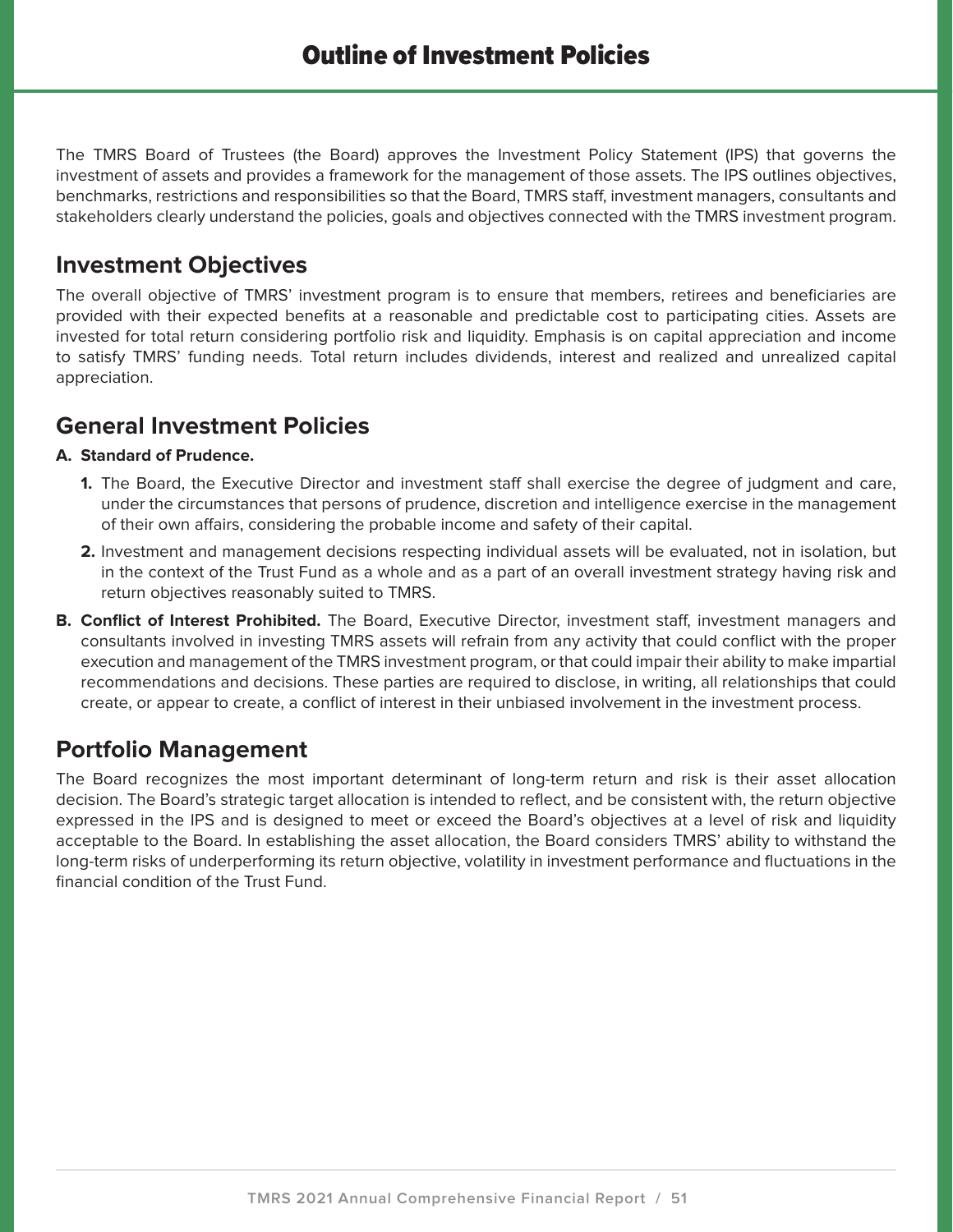CONTINUED

The strategic target allocation and acceptable ranges as determined by the Board to facilitate the achievement of long-term investment objectives within acceptable risk parameters are as follows:

### **Table I-1**

| <b>Strategic Target Allocation</b> |           |          |           |  |  |  |  |  |  |
|------------------------------------|-----------|----------|-----------|--|--|--|--|--|--|
| <b>Asset Class</b>                 | Minimum % | Target % | Maximum % |  |  |  |  |  |  |
| Core fixed income                  | 1%        | 6%       | 11%       |  |  |  |  |  |  |
| Non-core fixed income              | 15%       | 20%      | 25%       |  |  |  |  |  |  |
| Global public equity               | 25%       | 35%      | 45%       |  |  |  |  |  |  |
| Real estate                        | 7%        | 12%      | 17%       |  |  |  |  |  |  |
| Other public & private markets     | 7%        | 12%      | 17%       |  |  |  |  |  |  |
| Hedge funds                        | 0%        | 5%       | 10%       |  |  |  |  |  |  |
| Private equity                     | 5%        | 10%      | 15%       |  |  |  |  |  |  |
| Cash equivalents                   | 0%        | 0%       | 3%        |  |  |  |  |  |  |

To ensure that risk remains appropriate, the strategic target allocation will be reviewed at least annually for reasonableness relative to significant economic and market changes or to changes in the Board's long-term goals and objectives. A formal asset allocation study will be conducted at least every three years to verify or amend the targets, and a formal asset-liability study will be conducted at least every six years.

During 2021, the Board approved asset allocation and benchmark changes that were effective July 1, 2021. Changes to the target asset allocation included:

- Decrease of allocation to core fixed income from 10% to 6%
- Decrease of allocation to hedge funds from 10% to 5%
- Increase of allocation to global public equity from 30% to 35%
- **.** Increase of allocation to real estate from 10% to 12%
- Increase of allocation to other public and private markets, formerly known as real return, from 10% to 12%

The Board has chosen to adopt a rebalancing policy that is governed by allocation ranges rather than time periods. The ranges specified in Table I-1 are a function of the volatility of each asset class and the proportion of the total Trust Fund allocated to the asset class. The goal of the IPS rebalancing policy is to ensure that the integrity of the strategic target allocation is preserved through a disciplined process that allows investment staff the flexibility to rebalance the portfolio within the Board-approved ranges, to adjust for market movements and consider current market conditions and valuations in portfolio allocations.

Performance measurement will be based on total rate of return and will be monitored over a sufficient time period to reflect the investment expertise of the manager(s) over one full market cycle, or five years, whichever is less. Performance results and evaluation relative to objectives will be reported to the Board on a quarterly basis. Specific total portfolio performance objectives include, but may not be limited to, the following:

- **a.** Achieve a total rate of return over rolling five-year periods that meets or exceeds the actuarial return assumption.
- **b.** Exceed an appropriate benchmark reflective of asset class participation over rolling five-year periods.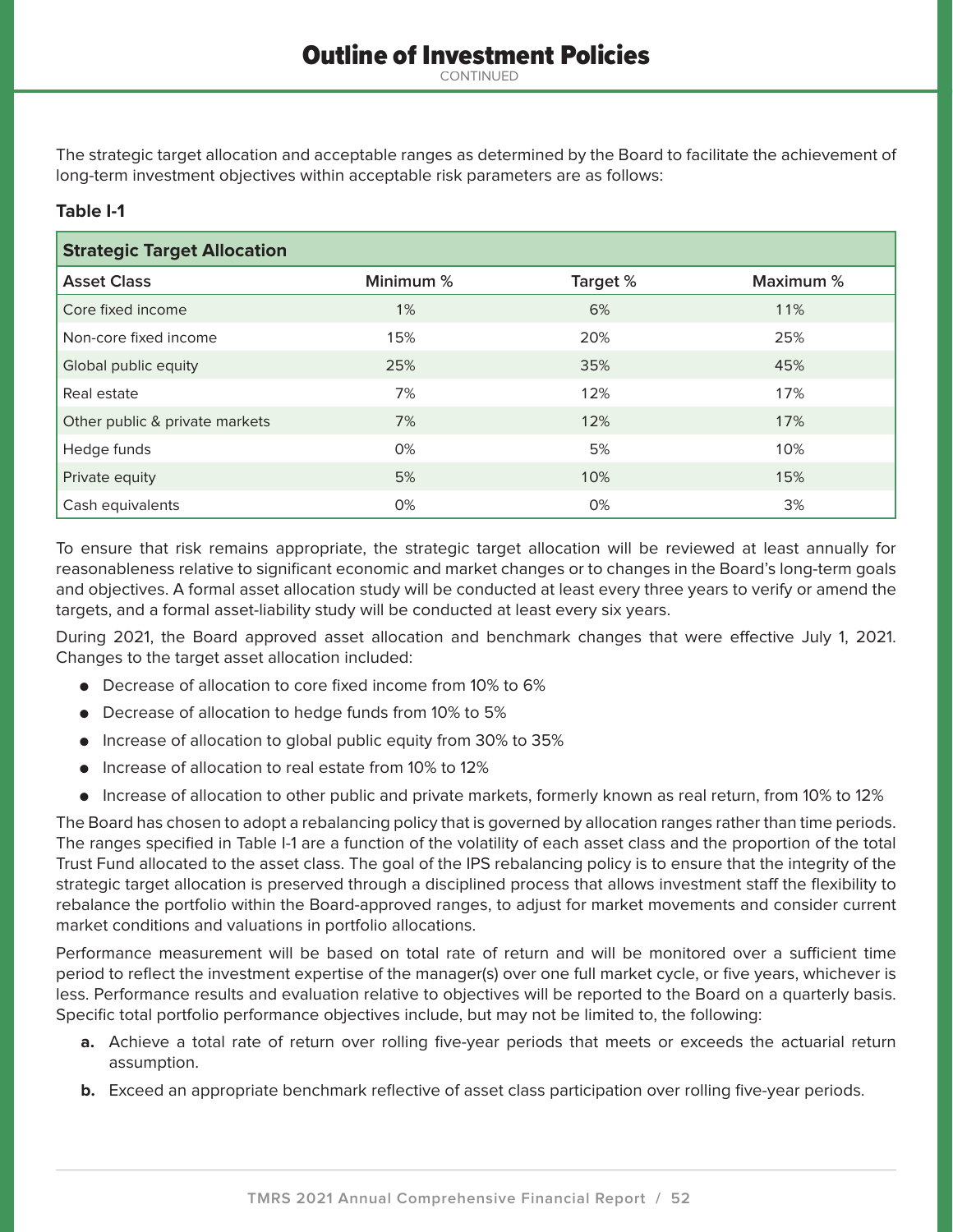**CONTINUED** 

Based on recommendations by investment staff and the Board's general investment consultant, the Board selected the following benchmarks and indices, by asset class, effective July 1, 2021.

#### **Table I-2**

| <b>Asset Class Policy Benchmarks</b> |                                                      |       |  |  |  |  |  |
|--------------------------------------|------------------------------------------------------|-------|--|--|--|--|--|
| <b>Asset Class</b>                   | <b>Strategic Target</b><br><b>Allocation Index</b>   |       |  |  |  |  |  |
| Core fixed income                    | Bloomberg Barclays U.S. Aggregate Bond Index         | 6%    |  |  |  |  |  |
| Non-core fixed income                | Bloomberg Barclays U.S. Aggregate Bond Index + 1.50% | 20%   |  |  |  |  |  |
| Global public equity                 | MSCI All Country World Investable Market Index, Net  | 35%   |  |  |  |  |  |
| Real estate                          | NCREIF - ODCE Index, Net                             | 12%   |  |  |  |  |  |
| Other public & private markets       | MSCI All Country World Investable Market Index, Net  | 12%   |  |  |  |  |  |
| Hedge funds                          | <b>HFRI Asset Weighted Composite Index</b>           | 5%    |  |  |  |  |  |
| Private equity                       | MSCI All Country World Investable Market Index, Net  | 10%   |  |  |  |  |  |
| Cash equivalents                     | 30 Day U.S. Treasury Bills                           | $0\%$ |  |  |  |  |  |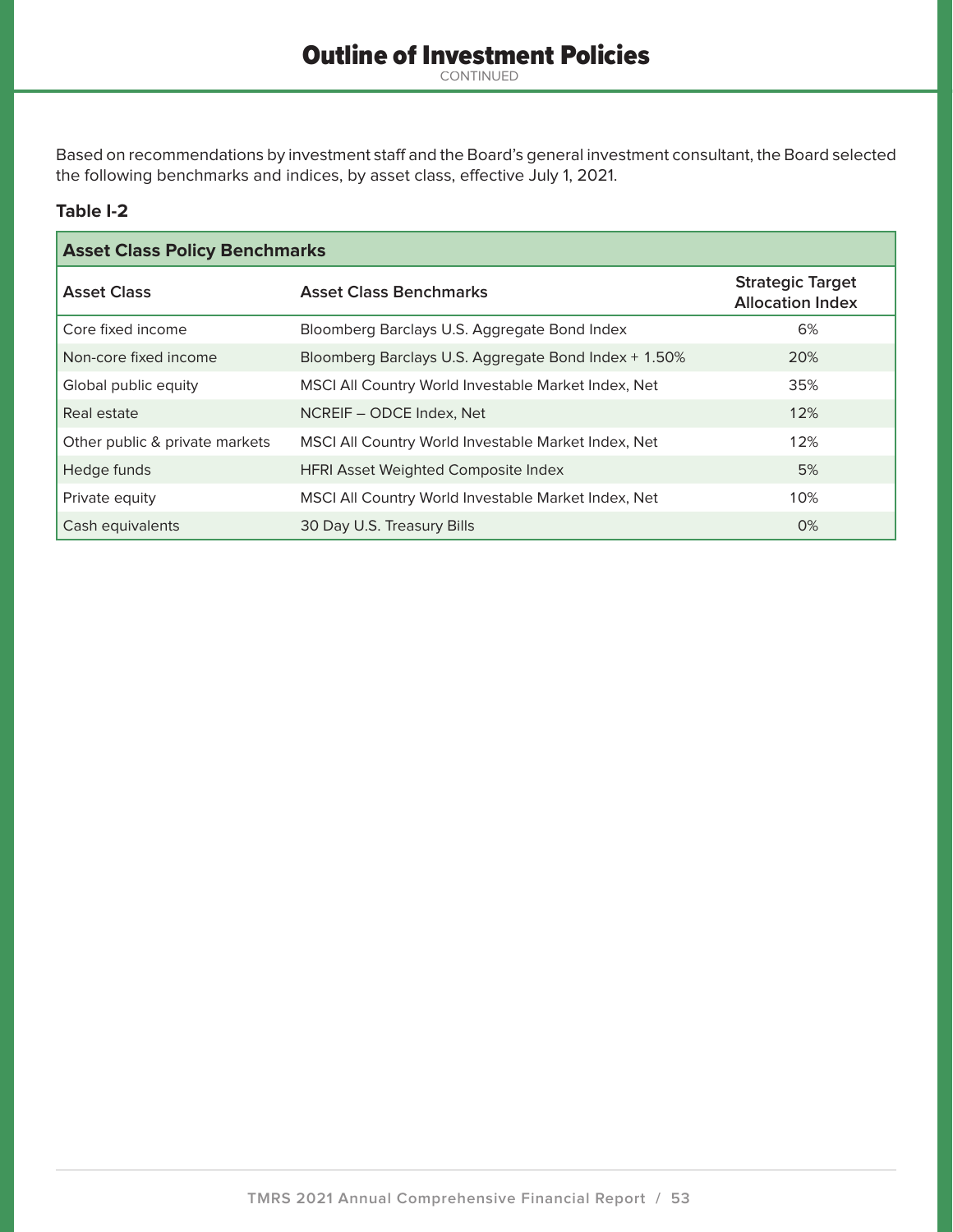

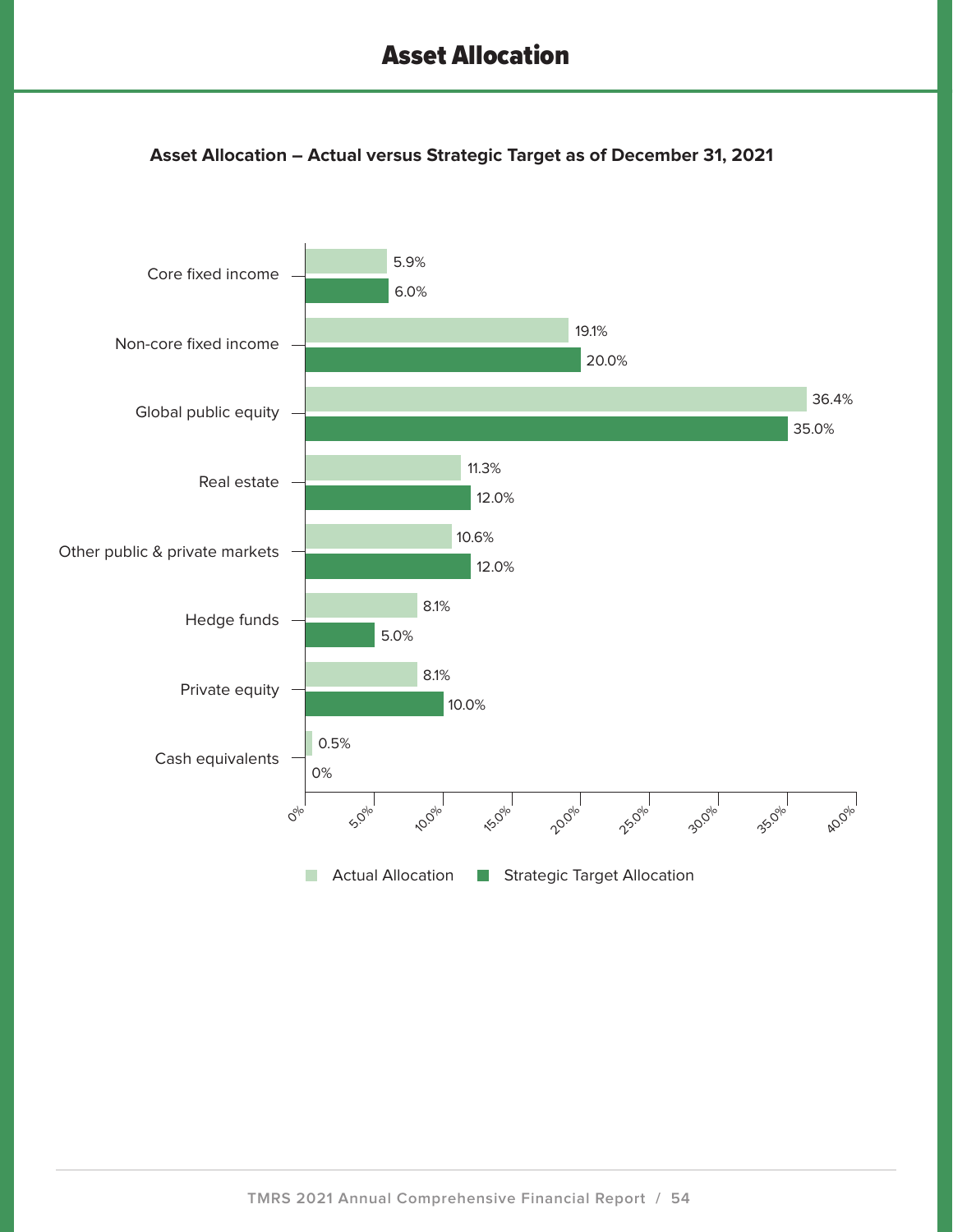## **Investment Summary by Asset Class**

| As of December 31, 2021 |  |
|-------------------------|--|
|                         |  |

|                                        | <b>Fair Value</b>    | <b>Percent of Total</b> |
|----------------------------------------|----------------------|-------------------------|
| Core fixed income                      |                      |                         |
| Short term investments                 | \$<br>435,299,234    | 1.1%                    |
| Fixed income securities                | 1,869,213,944        | 4.8                     |
| Total core fixed income                | 2,304,513,178        | 5.9                     |
| Non-core fixed income                  |                      |                         |
| Short term investments                 | 49,716,635           | 0.1                     |
| Fixed income securities                | 1,467,267,362        | 3.8                     |
| Non-core fixed income funds            | 5,908,218,775        | 15.2                    |
| Total non-core fixed income            | 7,425,202,772        | 19.1                    |
| Global public equity                   |                      |                         |
| Short term investments                 | 49,199,913           | 0.1                     |
| Domestic public equity securities      | 1,257,795,865        | 3.3                     |
| International public equity securities | 1,271,934,443        | 3.4                     |
| <b>REITS</b>                           | 53,921,725           | 0.1                     |
| Commingled public equity funds         | 11,444,705,760       | 29.5                    |
| Total global public equity             | 14,077,557,706       | 36.4                    |
| <b>Real estate</b>                     |                      |                         |
| Private real estate funds              | 4,378,033,443        | 11.3                    |
| Total real estate                      | 4,378,033,443        | 11.3                    |
| Other public and private markets       |                      |                         |
| Fixed income securities                | 477,763              |                         |
| Commingled public equity funds         | 2,333,240,806        | 6.0                     |
| Other public and private markets funds | 1,785,527,467        | 4.6                     |
| Total other public and private markets | 4,119,246,036        | 10.6                    |
| <b>Hedge funds</b>                     |                      |                         |
| Direct hedge funds                     | 3,146,048,497        | 8.1                     |
| Hedge fund of funds                    | 4,636,797            |                         |
| Total hedge funds                      | 3,150,685,294        | 8.1                     |
| Private equity                         |                      |                         |
| Domestic public equity securities      | 2,121,213            |                         |
| Private equity funds                   | 3,140,031,298        | 8.1                     |
| Total private equity                   | 3,142,152,511        |                         |
| <b>Cash equivalents</b>                |                      |                         |
| Short term investments                 | 192,834,914          | 0.5                     |
| Total cash equivalents                 | 192,834,914          | 0.5                     |
| <b>Total investments</b>               | 38,790,225,854<br>\$ | 100.0 %                 |
| <b>Other investment-related items</b>  |                      |                         |
| Custodial cash                         | 6,886,440            |                         |
| Interest and dividends receivable      | 22,314,890           |                         |
| Unsettled trades receivable            | 360,869,082          |                         |
| Management fees payable                | (6,612,194)          |                         |
| Unsettled trades payable               | (719,990,711)        |                         |
| Trust fund net assets value            | \$<br>38,453,693,361 |                         |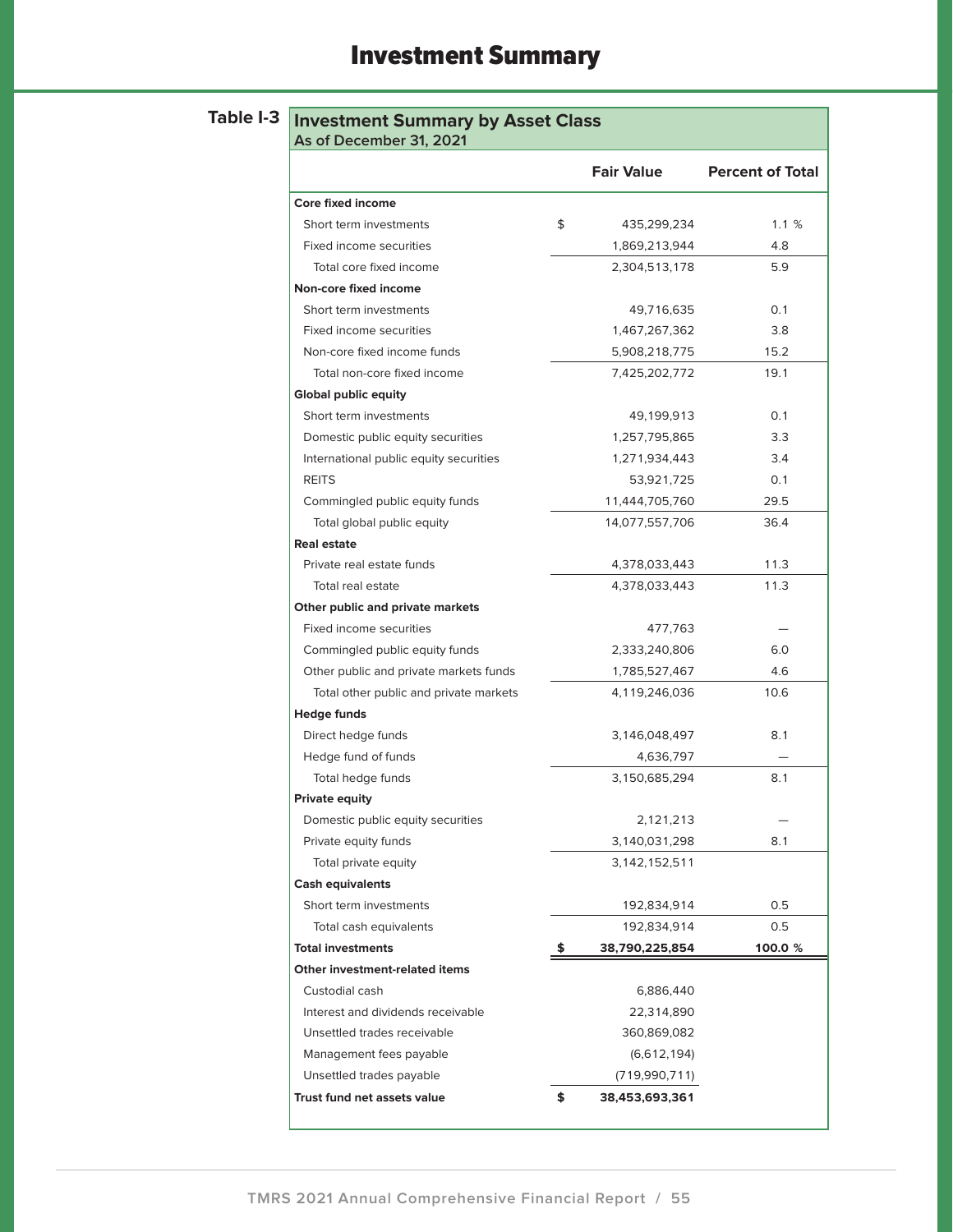| <b>Largest Holdings - Fixed Income Securities</b><br>As of December 31, 2021 |        |                 |                  |                   |  |  |  |  |  |  |
|------------------------------------------------------------------------------|--------|-----------------|------------------|-------------------|--|--|--|--|--|--|
| <b>Description</b>                                                           | Coupon | <b>Maturity</b> | <b>Par Value</b> | <b>Fair Value</b> |  |  |  |  |  |  |
| FNMA TBA 30 YR                                                               | 2.00   | 2/14/2052       | \$100,837,000    | \$100,384,496     |  |  |  |  |  |  |
| FNMA TBA 30 YR                                                               | 2.50   | 2/11/2051       | \$73,949,000     | \$75,318,560      |  |  |  |  |  |  |
| U.S. Treasury N/B                                                            | 0.50   | 11/30/2023      | \$56,905,000     | \$56,698,275      |  |  |  |  |  |  |
| U.S. Treasury N/B                                                            | 0.75   | 12/31/2023      | \$48,600,000     | \$48,618,984      |  |  |  |  |  |  |
| U.S. Treasury N/B                                                            | 1.38   | 11/15/2031      | \$38,174,000     | \$37,741,560      |  |  |  |  |  |  |
| U.S. Treasury N/B                                                            | 0.25   | 6/15/2024       | \$35,506,000     | \$34,994,214      |  |  |  |  |  |  |
| U.S. Treasury N/B                                                            | 0.25   | 6/30/2025       | \$31,911,000     | \$31,020,982      |  |  |  |  |  |  |
| <b>GAM Resecuritization Trust</b>                                            | 5.25   | 12/30/2026      | \$29,029,790     | \$29,066,077      |  |  |  |  |  |  |
| <b>GNMA II TBA 30 YR</b>                                                     | 2.00   | 1/21/2052       | \$28,607,000     | \$28,881,896      |  |  |  |  |  |  |
| FNMA TBA 15 YR                                                               | 2.00   | 1/16/2036       | \$23,811,000     | \$24,393,253      |  |  |  |  |  |  |

### **Table I-5**

| <b>Largest Holdings - Public Equities</b><br>As of December 31, 2021  |                     |                   |  |  |  |  |  |  |
|-----------------------------------------------------------------------|---------------------|-------------------|--|--|--|--|--|--|
| <b>Description</b>                                                    | <b>Shares/Units</b> | <b>Fair Value</b> |  |  |  |  |  |  |
| Northern Trust Collective U.S. IMI Fund, Non-Lending                  | 18,639,117.566      | \$7,341,836,575   |  |  |  |  |  |  |
| Northern Trust Collective All Country World Ex-U.S. Fund, Non-Lending | 19,971,033.950      | \$4,102,869,186   |  |  |  |  |  |  |
| Northern Trust Collective All Country World IMI Fund, Non-Lending     | 8,352,631.563       | \$2,333,240,806   |  |  |  |  |  |  |
| Tencent Holdings Ltd.                                                 | 567,300.000         | \$33,239,183      |  |  |  |  |  |  |
| Taiwan Semiconductor SP ADR                                           | 236,022.000         | \$28,395,807      |  |  |  |  |  |  |
| Mediatek Inc.                                                         | 565,931.000         | \$24,341,558      |  |  |  |  |  |  |
| Reliance Industries Ltd.                                              | 633,622.000         | \$20,188,614      |  |  |  |  |  |  |
| Fortive Corp.                                                         | 255,000.000         | \$19,453,950      |  |  |  |  |  |  |
| Ametek Inc.                                                           | 127,500.000         | \$18,747,600      |  |  |  |  |  |  |
| Samsung Electronics Co Ltd.                                           | 283,180.000         | \$18,652,361      |  |  |  |  |  |  |

A complete portfolio listing will be provided upon request.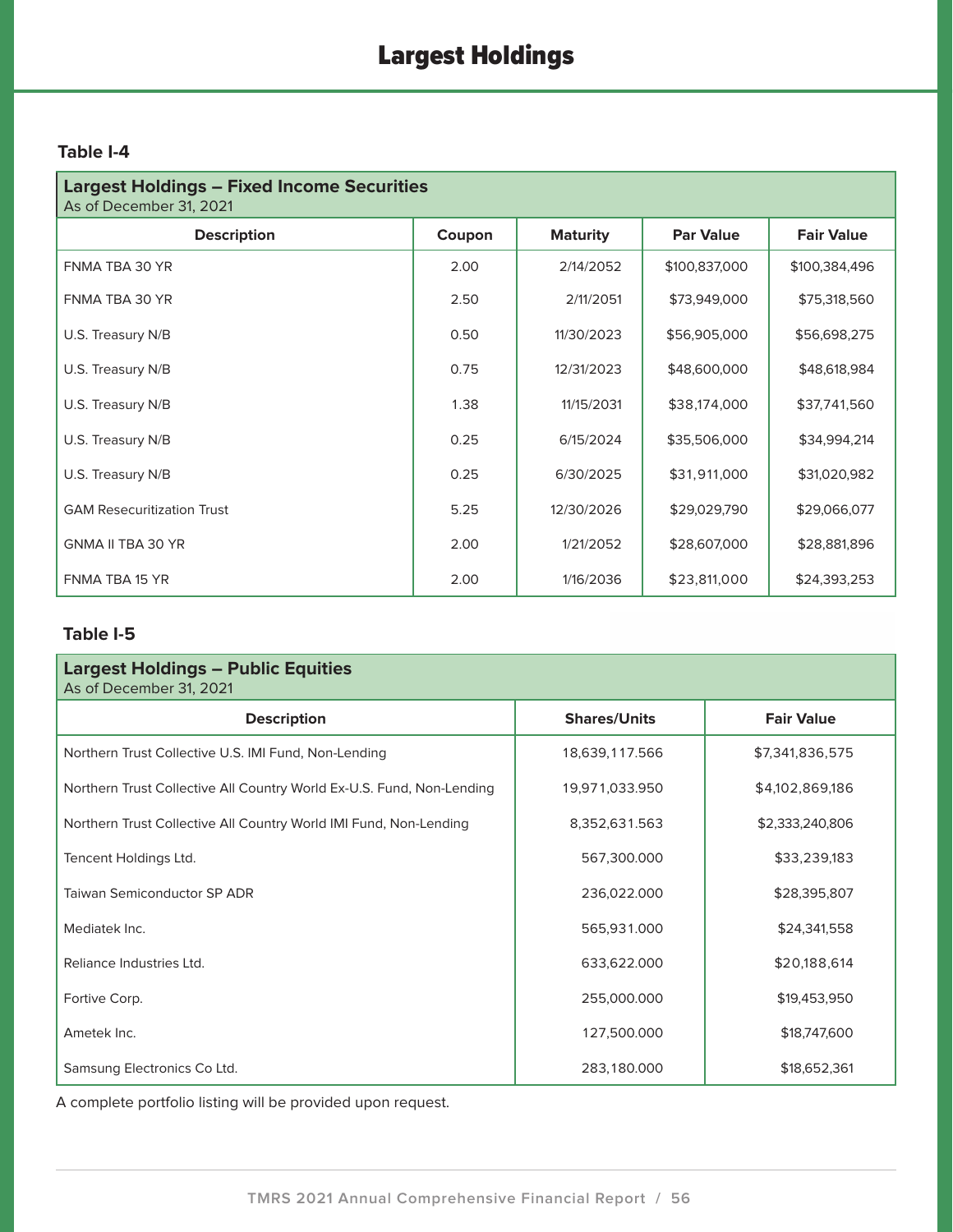Total fund and asset class returns for the year ended December 31, 2021 are set out below.

#### **Table I-6**

| <b>Total Fund and Asset Class Returns</b>  |          |         |         |          |  |  |  |  |  |
|--------------------------------------------|----------|---------|---------|----------|--|--|--|--|--|
|                                            | 1 Year   | 3 Years | 5 Years | 10 Years |  |  |  |  |  |
| <b>Total fund</b>                          | 12.86%   | 12.08%  | 9.28%   | 7.82%    |  |  |  |  |  |
| Total fund active weighted benchmark       | 12.23%   | 11.85%  | 8.98%   | 7.56%    |  |  |  |  |  |
| <b>Core fixed income</b>                   | $-1.39%$ | 5.27%   | 3.91%   | 3.15%    |  |  |  |  |  |
| Core fixed income benchmark                | $-1.54%$ | 4.79%   | 3.57%   | 2.90%    |  |  |  |  |  |
| Non-core fixed income                      | 5.85%    | 6.83%   | 5.93%   | N/A%     |  |  |  |  |  |
| Non-core fixed income benchmark            | 4.36%    | 6.14%   | 4.99%   | $N/A\%$  |  |  |  |  |  |
| <b>Global public equity</b>                | 17.87%   | 19.48%  | 13.66%  | 12.12%   |  |  |  |  |  |
| Global public equity benchmark             | 18.22%   | 20.20%  | 14.21%  | 12.36%   |  |  |  |  |  |
| <b>Real estate</b>                         | 22.23%   | 9.12%   | 9.46%   | 10.63%   |  |  |  |  |  |
| Real estate benchmark                      | 21.28%   | 8.93%   | 8.55%   | 10.37%   |  |  |  |  |  |
| Other public and private markets           | 12.02%   | 10.19%  | 6.77%   | 4.37%    |  |  |  |  |  |
| Other public and private markets benchmark | 14.75%   | 9.73%   | 7.02%   | 4.19%    |  |  |  |  |  |
| <b>Hedge funds</b>                         | 1.60%    | 6.40%   | 6.27%   | N/A%     |  |  |  |  |  |
| Hedge funds benchmark                      | 5.43%    | 8.03%   | 5.44%   | N/A%     |  |  |  |  |  |
| <b>Private equity</b>                      | 45.79%   | 28.90%  | 24.13%  | N/A%     |  |  |  |  |  |
| Private equity benchmark                   | 24.16%   | 22.19%  | 20.21%  | N/A%     |  |  |  |  |  |
| <b>Cash equivalents</b>                    | 0.05%    | 0.91%   | 1.02%   | 0.69%    |  |  |  |  |  |
| Cash equivalents benchmark                 | 0.04%    | 0.89%   | 1.06%   | 0.56%    |  |  |  |  |  |

N/A means TMRS was not invested in the asset class for 10 years.

**Rates of return** presented for all available time periods are calculated from actual December 31, 2021 values, net of external investment management fees, using a time-weighted rate of return methodology. One-year total fund performance is calculated after deducting internal investment management fees.

**Benchmarks** for each asset class as of December 31, 2021 are as follows:

Total fund active weighted benchmark return is the weighted-average of the asset class composite benchmarks associated with each fund.

Core fixed income benchmark return is calculated monthly using the Bloomberg U.S. Aggregate Bond Index.

Non-core fixed income benchmark return is calculated monthly using the Bloomberg U.S. Aggregate Bond Index + 1.5%.

Global public equity benchmark return is calculated monthly using the MSCI All Country World Investable Market Index, Net.

Real estate benchmark return is calculated quarterly using the National Council of Real Estate Fiduciaries – Open-End Diversified Core Equity Index, Net.

Other public and private markets (OPPM) benchmark return is calculated monthly using the MSCI All Country World Investable Market Index, Net.

Hedge funds benchmark return is calculated monthly using the HFRI Asset Weighted Composite Index.

Private equity benchmark return is calculated quarterly using the MSCI All Country World Investable Market Index, Net.

Cash equivalent benchmark return is the 30 Day U.S. Treasury Bill.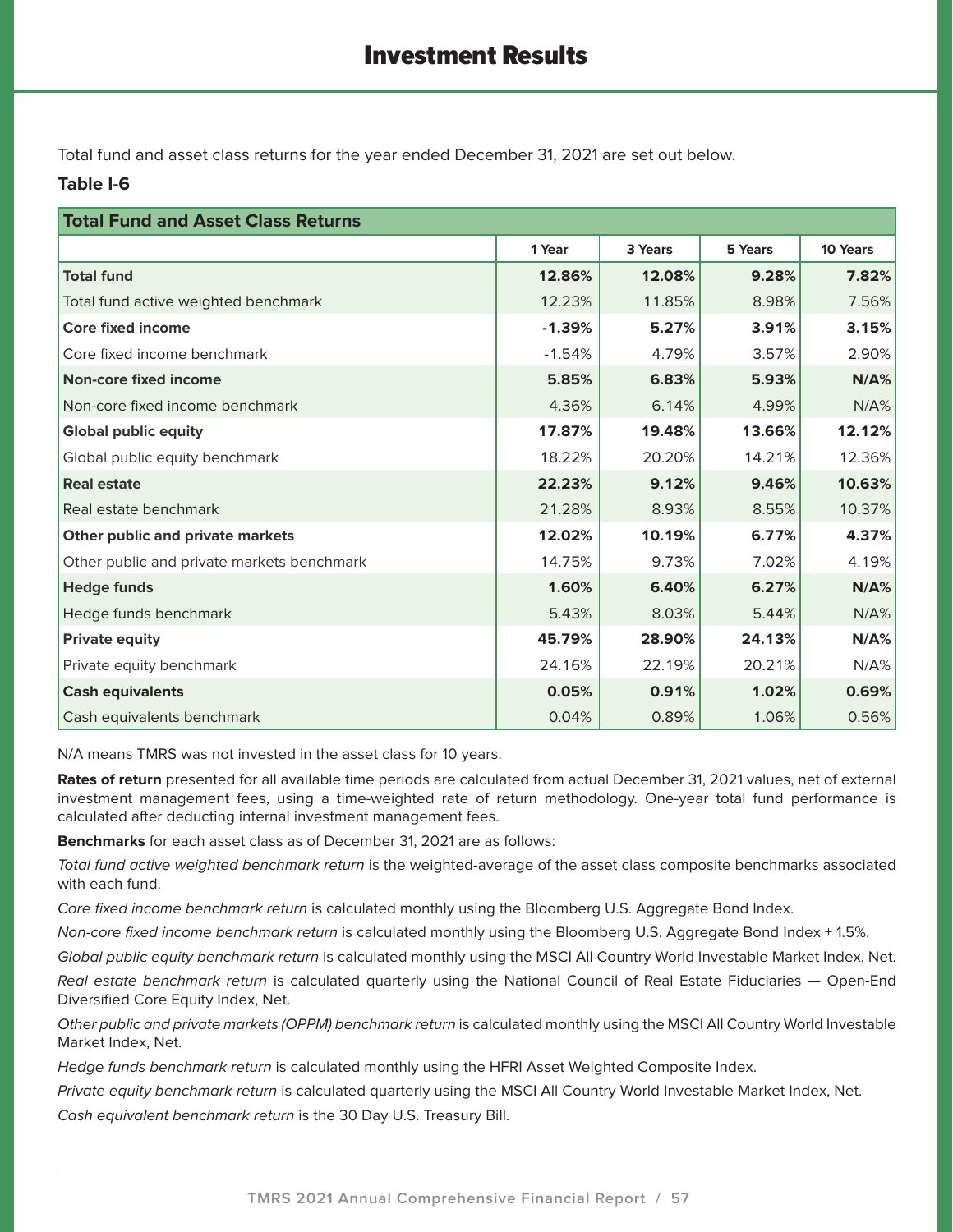| <b>Schedule of Investment Expenses</b><br>For the Year Ended December 31, 2021 |                 |
|--------------------------------------------------------------------------------|-----------------|
| Staff salaries and benefits                                                    | \$<br>4,832,682 |
| Payroll taxes                                                                  | 243,753         |
| Custodial services                                                             | 2,331,000       |
| Consulting                                                                     | 1,423,604       |
| Legal                                                                          | 977,075         |
| Cloud services                                                                 | 1,480,303       |
| Professional development                                                       | 61,859          |
| Other administrative                                                           | 3.726           |
| Management fees paid from Trust Fund                                           | 28,787,810      |
| Transaction costs                                                              | 1,869,035       |
| <b>Total investment expenses</b>                                               | 42,010,847      |

#### **Table I-8**

| <b>Schedule of External Investment Fees</b><br>For the Year Ended December 31, 2021 |    |                                                                 |    |                                                            |    |                                                   |          |                                              |    |                                                                                |                                                                  |
|-------------------------------------------------------------------------------------|----|-----------------------------------------------------------------|----|------------------------------------------------------------|----|---------------------------------------------------|----------|----------------------------------------------|----|--------------------------------------------------------------------------------|------------------------------------------------------------------|
| <b>Asset Class</b>                                                                  |    | <b>Management</b><br><b>Fees Paid From</b><br><b>Trust Fund</b> |    | <b>Management</b><br><b>Fees Netted From</b><br><b>NAV</b> |    | <b>Total Investment</b><br><b>Management Fees</b> |          | <b>Brokerage Fees/</b><br><b>Commissions</b> |    | <b>Performance Fees /</b><br><b>Carried Interest</b><br><b>Netted from NAV</b> | <b>Total Direct /</b><br><b>Indirect Fees</b><br>and Commissions |
|                                                                                     |    | (1)                                                             |    | (2)                                                        |    | $(3) = (1)+(2)$                                   |          | (4)                                          |    | (5)                                                                            | $(6) = (3)+(4)+(5)$                                              |
| Fixed income                                                                        | \$ | 7,502,076                                                       | \$ | 34,891,779                                                 | \$ | 42,393,855                                        | \$       | $-$                                          | \$ | 71,147,808                                                                     | 113,541,663<br>S                                                 |
| Public equity                                                                       |    | 21,285,734                                                      |    |                                                            |    | 21,285,734                                        |          | 2,456,404                                    |    |                                                                                | 23,742,138                                                       |
| Real assets                                                                         |    |                                                                 |    | 42,744,312                                                 |    | 42,744,312                                        |          |                                              |    | 84,932,666                                                                     | 127,676,978                                                      |
| Alternative/other                                                                   |    |                                                                 |    | 128,321,756                                                |    | 128,321,756                                       |          |                                              |    | 287,391,447                                                                    | 415,713,203                                                      |
| Cash equivalents                                                                    |    |                                                                 |    | 72,548                                                     |    | 72,548                                            |          |                                              |    |                                                                                | 72,548                                                           |
| <b>Totals</b>                                                                       |    | 28,787,810                                                      | S  | 206.030.395                                                | S  | 234,818,205                                       | <b>S</b> | 2,456,404                                    | S  | 443,471,921                                                                    | 680,746,530<br>S.                                                |
|                                                                                     |    |                                                                 |    |                                                            |    |                                                   |          |                                              |    |                                                                                |                                                                  |

Fees for private investments are not reflected as investment expenses in TMRS' financial statements but are included in the net appreciation in fair value of investments as reported in the Statement of Changes in Fiduciary Net Position.

#### **List of Alternative/Other Investments**

Hedge funds

Other public and private markets funds

Private equity funds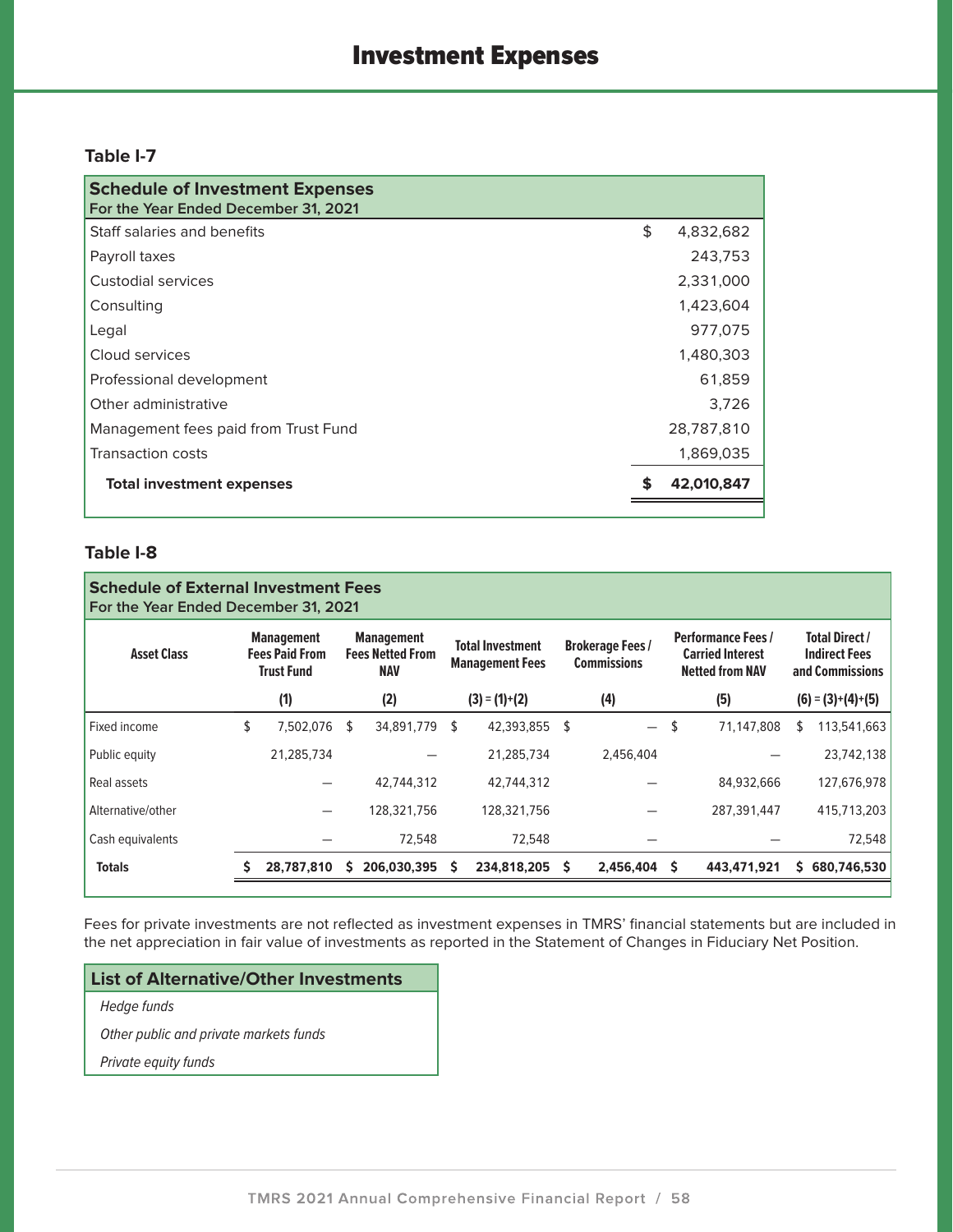| <b>Investment Managers</b><br>As of December 31, 2021 |                                              |                                                  |                                             |
|-------------------------------------------------------|----------------------------------------------|--------------------------------------------------|---------------------------------------------|
| Abacus Capital Group, LLC                             | Capital Partners, LLC                        | Insight Venture Management, LLC                  | Red Cliff Asset Management Limited          |
| Actis GP LLP                                          | CapVest Partners LLP                         | InstarAGF Asset Management Inc.                  | Redmile Group, LLC                          |
| Activate Management, LP                               | Carlyle Investment Management LLC            | Invesco Advisers, Inc.                           | Resource Capital Investment Corporation     |
| Adams Street Credit Advisors LP                       | Cerberus Capital Management, LP              | Kainos Capital LP                                | Redmile Group, LLC                          |
| <b>AHL Partners LLP</b>                               | D.E. Shaw & Co., LP                          | Kildare Management, Ltd                          | Resource Capital Investment Corporation     |
| <b>AIMPERA Capital Partners LLC</b>                   | Diameter Capital Partners LP                 | Lightbay Management LLC                          | Reverence Capital Partners, LP              |
| Alcion Ventures, Limited Partnership                  | DIVCO West Real Estate Services, LLC         | Lubert-Adler Management Company, LP              | River Birch Partners, LP                    |
| AllianceBernstein LP                                  | Dragoneer Investment Group, LLC              | <b>Madison Realty Capital</b>                    | Roystone Capital Management LP              |
| Altaris Capital Partners, LLC                         | <b>DSAM Partners LLP</b>                     | Magnetar Financial LLC                           | Rubenstein Partners, LP                     |
| Altimeter Capital Management, LP                      | Dunes Point Capital, LP                      | Main Post Partners, LP                           | <b>SDC Capital Partners, LLC</b>            |
| Alyeska Investment Group LP                           | East Lodge Capital Partners LLP              | Marathon Asset Management, LP                    | Searchlight Capital Partners, LP            |
| Amerra Capital Management, LLC                        | Flagship Pioneering, Inc.                    | Marlin Management Company, LLC                   | Silver Hill Energy Partners, LP             |
| Angelo, Gordon & Co., LP                              | <b>Foundry Group</b>                         | Marshall Wace LLP                                | Sixth Street Advisers, LLC                  |
| Appian Capital Advisory LLP                           | Foundry Group Next, LLC                      | Mercato Management, LLC                          | Sixth Street TAO Management, LLC            |
| Ara Advisers LLC                                      | Foundry Group, LLC                           | Miller Global Properties, LLC                    | Southern Ridges Capital Pte. Ltd            |
| Arcline Investment Management LP                      | FTV Management Company, LP                   | Moorfield Investment Management Limited          | Southpoint Capital Advisors LP              |
| Argyle Agri Partners Pty Ltd                          | GC Advisors, LLC                             | Myriad Asset Management (Cayman) LTD             | Sprott Private Resource Lending Partnership |
| Ascentris, LLC                                        | Global Infrastructure Management, LLC        | Neuberger Berman Trust Company National Assn.    | Stellex Capital Management LP               |
| Bain Capital Credit, LP                               | GoldenTree Asset Management LP               | NGP Energy Capital Management, LLC               | Stockbridge Core and Value Partners LLC     |
| Bayside Capital, Inc.                                 | Grain Management, LLC                        | Northlane Capital Partners, LLC                  | <b>Stonepeak Partners LP</b>                |
| Bayview Asset Management, LLC                         | <b>Grandview Property Partners, LLC</b>      | Oak Street Real Estate Capital, LLC              | Symmetry Investments LP                     |
| BentallGreenOak (U.S) LP                              | Graticule Asia Macro Advisors LLC            | <b>Oberland Capital Management LLC</b>           | TCW Asset Management Company LLC            |
| <b>Berkeley Partners Management LLC</b>               | Greenfield Partners, LLC                     | Octagon Credit Investors, LLC                    | Techstars Central, LLC                      |
| <b>Black Chamber Partners, LLC</b>                    | <b>Greenoaks Capital Partners LLC</b>        | One Rock Capital Partners, LLC                   | Torchlight Investors, LLC                   |
| BlackRock Financial Management, Inc.                  | <b>GTCR Management XII LP</b>                | Orion Resource Partners (USA) LP                 | TPG Real Estate Advisors, LLC               |
| <b>Blackstone Alternative Asset Management LP</b>     | <b>GTCR Management XIII LP</b>               | Pacific Investment Management Company LLC        | Transwestern Investment Management, LLC     |
| <b>Blackstone Alternative Credit Advisors LP</b>      | <b>GTCR Strategic Growth Management I LP</b> | PCP Managers, LP                                 | Tribe Capital Management, LLC               |
| <b>Blackstone Alternative Solutions LLC</b>           | H.I.G. Capital, LLC                          | <b>PDT Partners LLC</b>                          | <b>Tristan Capital Partners</b>             |
| <b>Blackstone Liquid Credit Advisors I LLC</b>        | <b>HarbourVest Partners LP</b>               | Pemberton Asset Management S.A.                  | <b>Tritium Partners LLC</b>                 |
| <b>Blackstone Property Advisors, LP</b>               | Harrison Street Advisors, LLC                | Pennybacker Capital Management, LLC              | Updata Management, LLC                      |
| <b>Blackstone Strategic Capital Advisors LLC</b>      | Harvest Partners, LP                         | Pharo Management Inc.                            | <b>USAA Real Estate Company</b>             |
| <b>Bluebay Asset Management LLP</b>                   | Heartwood Manager IV, LP                     | <b>Pioneer Point Partners LLP</b>                | Varde Management LP                         |
| Boussard and Gavaudan Investment Management LP        | Hull Street Energy, LLC                      | Platform Investments, LLC                        | Virtus Real Estate LLC                      |
| Brookfield Asset Mgmt. Private Inst. Capital Adviser  | I Squared Capital Advisors (US) LLC          | PPC Enterprises LLC                              | Walton Street Capital, LLC                  |
| (Canada), LP                                          | Incline Management Corp.                     | Providence Equity Partners LLC                   | Waterfall Asset Management, LLC             |
| Butterfly Equity, LP                                  | Infinity Q Capital Management LLC            | Providence Strategic Growth Capital Partners LLC | White Oak Global Advisors, LLC              |